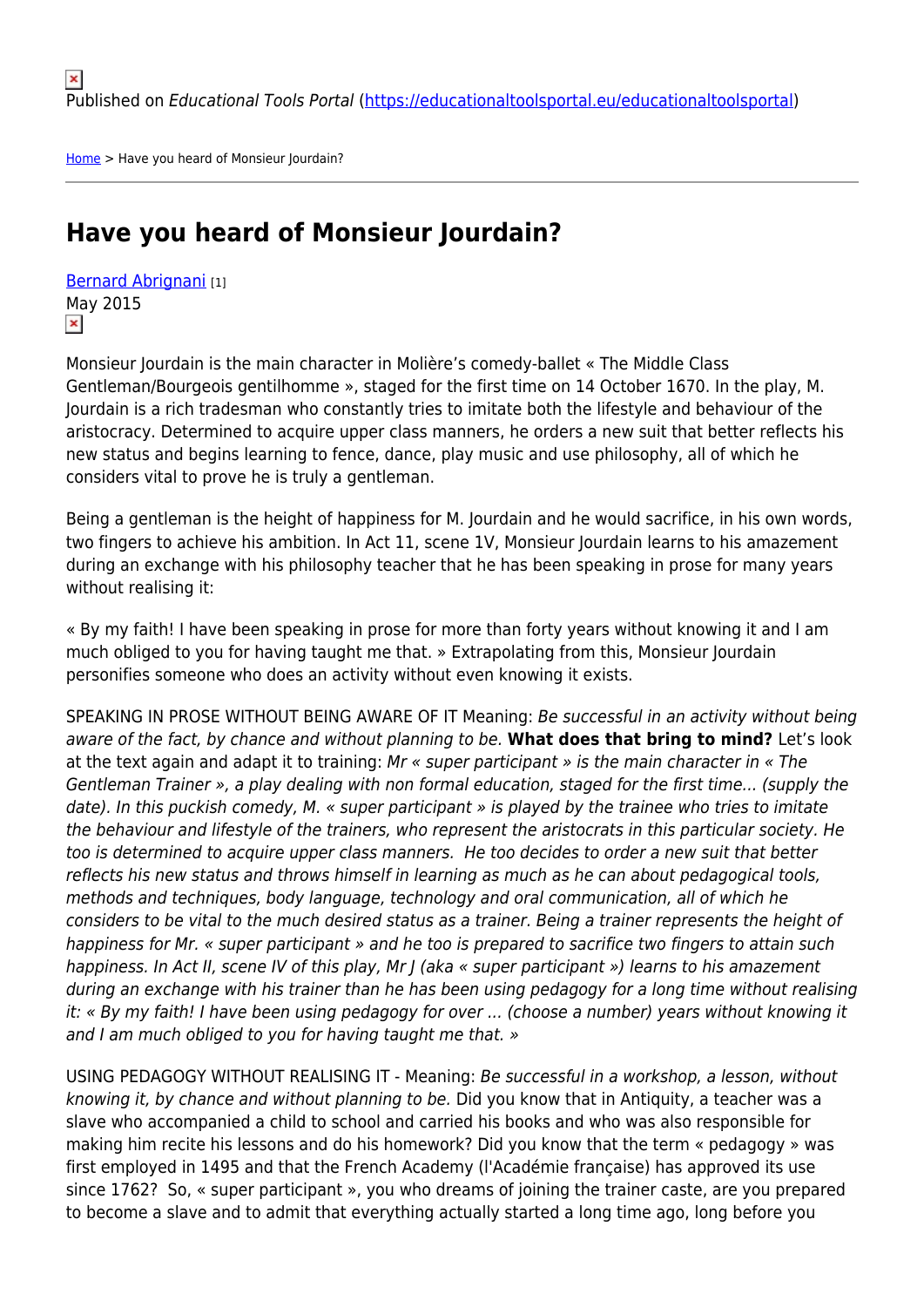arrived on the planet?

For a « super trainee » to become a trainer – or try to do so -, wouldn't he have to come into contact with « super trainers »? What do they look like? How simple it would be if we could just write a description or say that a trainer's role consists in - and write a list.

Wouldn't it be more accurate to say that a super trainer should be aware of – or work on being aware of – where he is, what he's doing, why he's doing it, when he needs to do it, for whom and how? Does he derive his theory from what he does or base what he does on his theory? Is the super trainer the one who has developed a special style?

Is it the person who can find his way through the maze of schools of thought and pedagogical trends? Groupwork (1920), social constructivism (1934) and motivation, objective-based pedagogy (1935): P.P.O., archetypal pedagogy, programmed instruction (Skinner, 1958), documentary pedagogy (1958), explicit pedagogy (1960), PNL, institutional pedagogy (1963), differentiated pedagogy (1963), problem solving pedagogy (1969): P.R.S., mental management pedagogy (1980), spiral pedagogy, cooperative pedagogy...

The list goes on and on...

or does the « super trainer » use this or that pedagogical method without realising it, just as Monsieur Jourdain used prose without knowing it? If that is the case, then we need to stand up and shout: **Wake up trainers! What do you really know?! Where is your theory-based methodology?**

Here's a test: Let's look at a project based on a book of 7 folk tales that relate the adventures and antics of Till, a mischievous fictional character from Northern German popular literature who is always getting into hot water.

Let's take one of the stories:

## **The tale of Till and the Bishop of Nuremberg**

## *or how Till became a ventriloquist*

- $\cdot$  [Page 1](#page--1-0)
- [Page 2](#page--1-0)
- [Page 3](#page--1-0)

 $\mathbb{E}$  [2]On his return from Florence, Till was pleased with all the tricks he had learnt and decided that from now on he would earn his living as a fairground tumbler.

He travelled from town to town with his new companions, who were all gypsies.

One evening, as he was passing a caravan, he spied an old gypsy, who was trying to light a candle to light his home.

Till knocked on the door. Tap! Tap! « Come in! », cried the old man.

« Can I be of help? » asked Till. The old man replied that he was indeed in need of a helping hand.

And so Till became the old man's friend. And, as one keeps no secrets from one's friends, the old man shared his wonderful secret with Till. He owned a magic automaton, a machine that was capable of moving and speaking alone. Till's new friend had invented a wonderful toy and, thanks to his talent as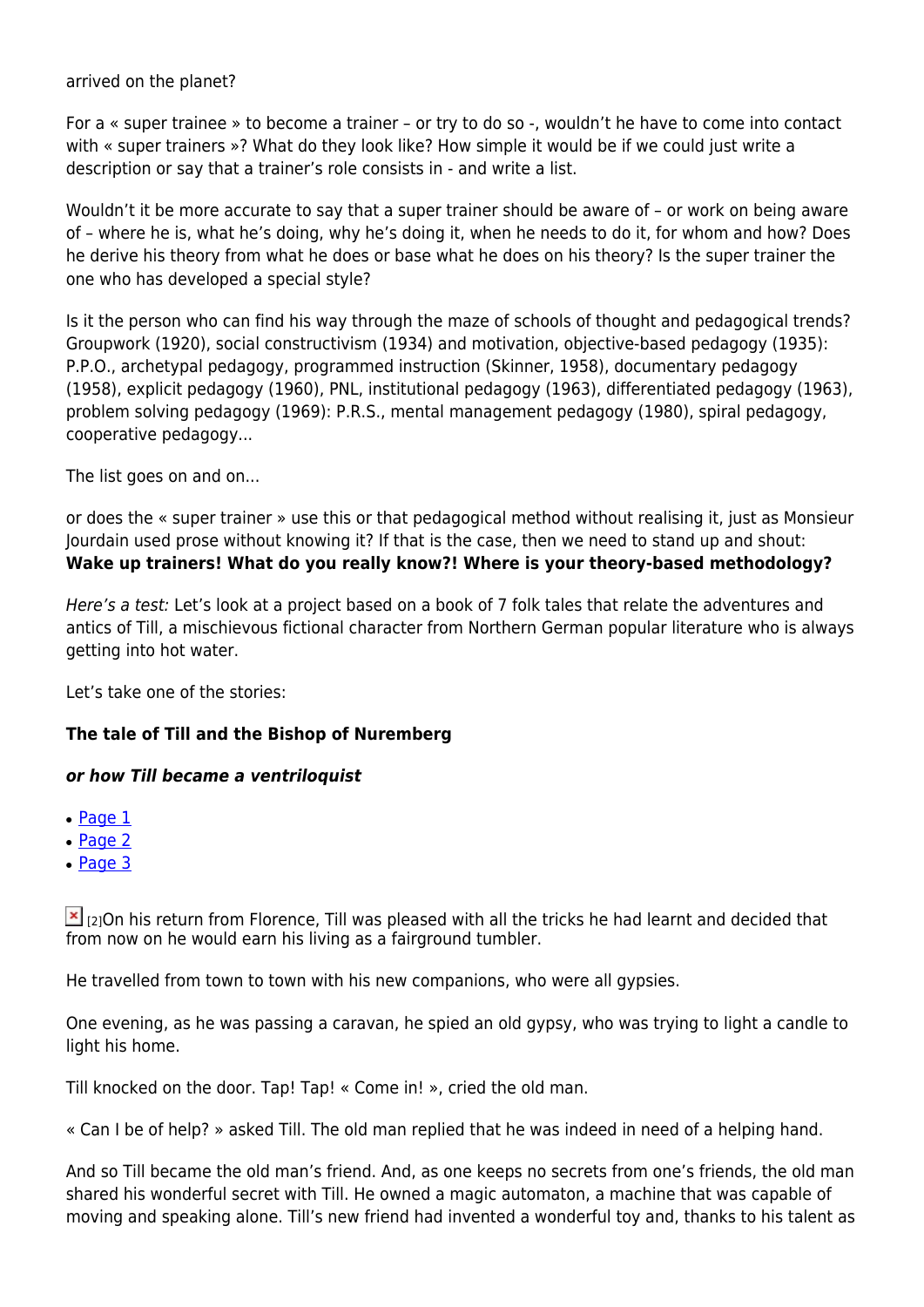a ventriloquist, he was able to lend his voice to the machine. He was happy to teach his new and mischievous friend how to do it too.

One sad day, the old man died. Before he passed away, he asked Till to look after both his creation and his parrot.

A short time after, while Till was performing with his wonderful new automaton in the town of Nuremburg, a portly bishop, accompanied by his personal bodyguards, stopped in front of Till's stand.

 $\Sigma$  r31Addressing himself to the machine, he asked what the future held for him.

The machine came to life, creaked and rumbled, before finally answering.

« Very soon, and without avarice, you will be made Archbishop and then Pope, but not without loosening the purse strings ». The automaton stretched out its hand towards the bishop, who placed a gold coin in it. He then asked Till how much his automaton was worth.

Till was surprised by the question, but immediately saw an opportunity to make his fortune and asked for 500 gold coins.

The bishop burst out laughing and told him that if he wanted to, he could use other methods to get what he wanted. With that, his bodyguards moved forward menacingly.

Till realised he was in trouble but decided to fight for his rights.

Here's what he said to the bishop:

« My Lord, I will accept whatever you decide the machine is worth, but allow me to give you some advice.

# $\mathbf{x}|_{\mathbf{141}}$

This machine can bring you glory and fortune, but there are two conditions that must be respected, namely to tell it all your secrets and to swear to never open it! »

With that, he promised the bishop that the machine would be delivered very quickly.

In the meantime, Till taught his parrot to listen and remember everything he heard and to repeat it verbatim when he heard the keyword « steed ».

Then he placed the parrot inside the machine with enough food and water to survive for some time

Once the machine had been delivered, the delighted bishop immediately wanted to show it off to all his friends. Till reminded him that first he had to tell it all his secrets to ensure that the machine became accustomed to its new owner.

And so, for 3 days and 3 nights, the bishop told the machine all his secrets: what he really thought of both his friends and enemies, without forgetting anything or anyone.

Then, proud as punch, he invited everyone he knew to come and see his new toy. Till was able to slip into the room.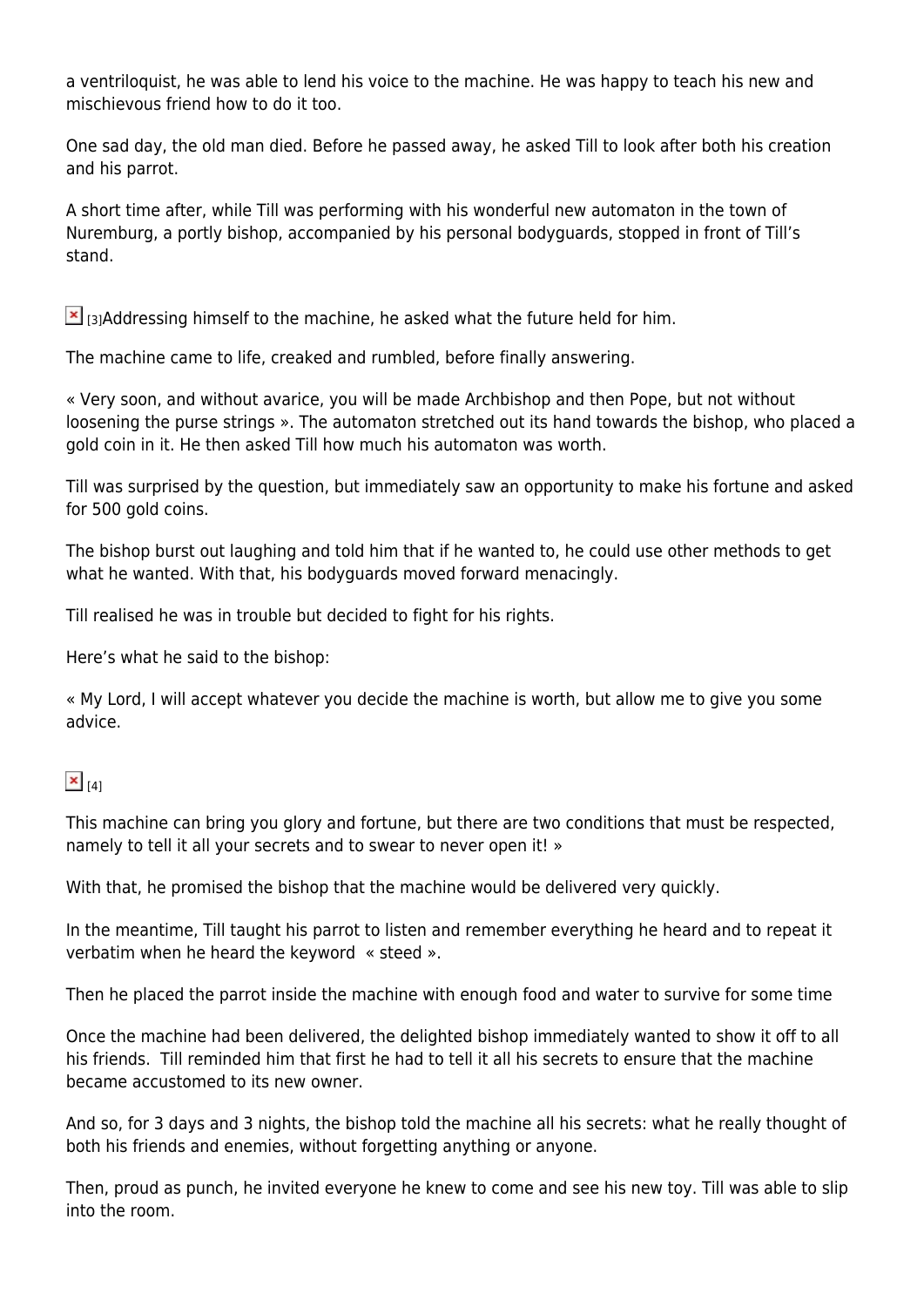The bishop walked up to the machine and ordered it to answer his questions – but nothing happened, the automaton remained silent! He began again – but still nothing!

The crowd was beginning to titter, when Till, from the back of the room, shouted « Steed '!

The machine immediately came to life and began talking, talking, talking ... and one by one the guests began to change colour as they listened to all the insulting things the bishop had said about them.

The bishop, covered in shame, threw himself on the machine, opened it up and the parrot escaped. Till had got his revenge as all the guests were leaving and cursing the bishop as they went on their way.

And when the bishop came looking for Till to kill him, our hero was already far away, looking for new adventures.

What do we see straightaway? The obvious answer is a text and some drawings. Let's be more precise: a printed text, old style typography and graphics. Anything else? The text relates a folk tale that happened in the past and the 4 illustrations are all in different styles. What does that tell us?

- That a framework had to be created
- That a hero was defined along with the other characters
- A story was then written
- Illustrations were made
- The layout of the page had to be decided on
- The story was edited and printed
- Different people contributed to the final result (as indicated by the different graphic styles)...

So, who were they, how many people were involved and how was it done?

80 children aged between 10 and 14 and 8 adults, including two professional graphic artists, using a specific graphic technique (pencil and eraser), and story writing workshops using 3 different techniques (card games, role-playing and a dedicated computer software package), computer aided publication and printing.

Which pedagogical method do you think was used?

- Objective based pedagogy
- Institutional pedagogy
- Pedagogy based on the rationalisation of the educational act
- Active pedagogy
- Experimental trial and error pedagogy
- Non directive pedagogy
- Project pedagogy
- Any other pedagogical style you think suitable...

And the answer is: a bit of Freinet, a dash of Piaget, Freud, Rogers, Illich, a soupçon of Montessori, Dewey, Kilpatrick, Neill, Steiner-Waldorf.... and now try and identify who goes with the styles cited above and find what country they come from! The ultimate molecular cuisine for the classroom!